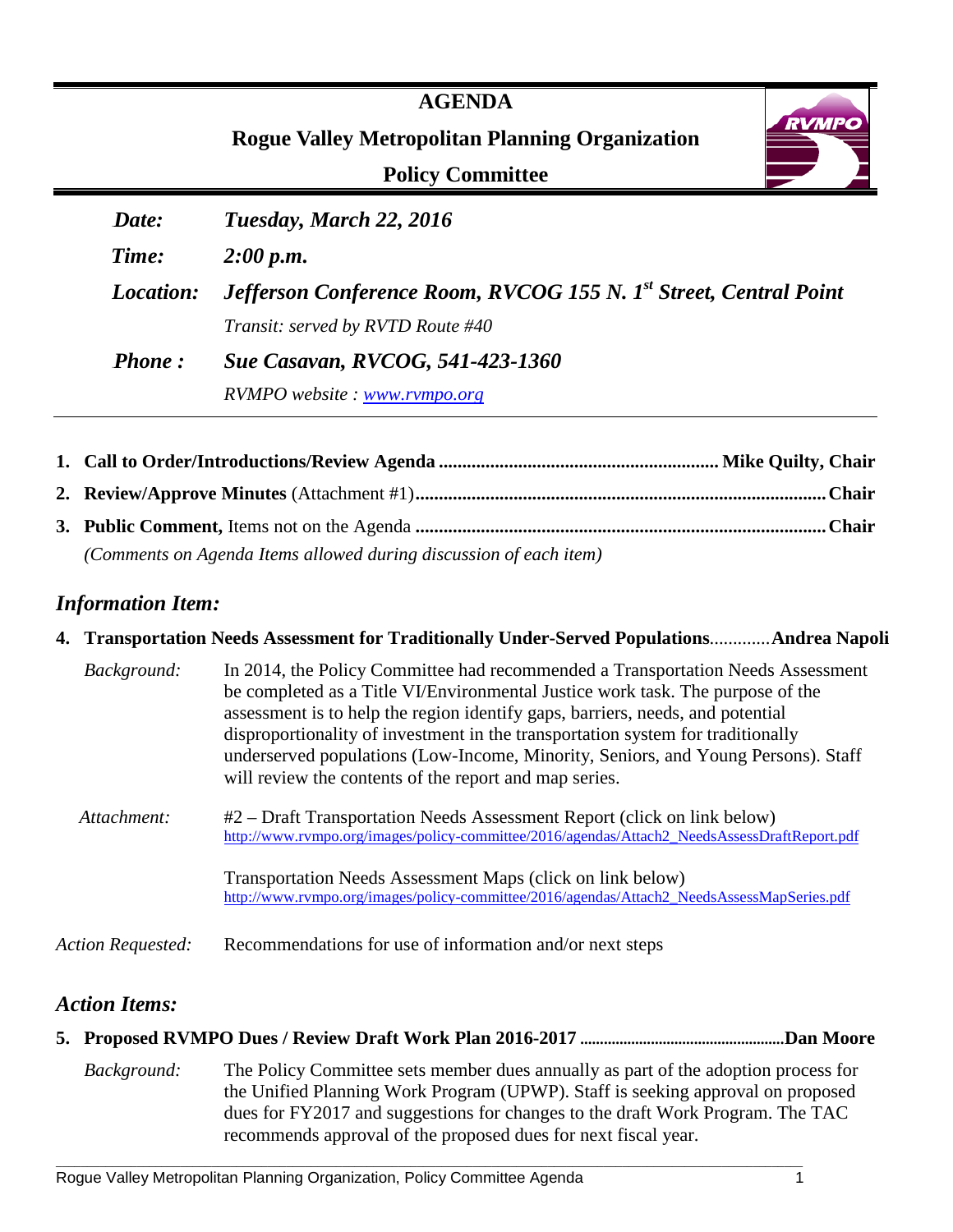#### *Attachment:* #3 – Memo, FY2017 RVMPO Dues and UPWP discussion

*Action Requested:* Approve member dues, comment on UPWP

#### **6. Public Advisory Council New Member Applications...................................................................Dan Moore**

| <i>Background:</i> | Jon Michael Polich, representing Mass Transit and Jason Darrow, representing<br>Ashland have submitted new member applications for the Public Advisory<br>Council. |  |  |
|--------------------|--------------------------------------------------------------------------------------------------------------------------------------------------------------------|--|--|
| Attachments:       | #4 – New member applications for Jon Michael Polich and Jason Darrow                                                                                               |  |  |

*Action Requested:* Appoint new members to Public Advisory Council.

#### **7. Greenhouse Gas Target Rule Advisory Committee............................................................................Dan Moore**

| Background: | At its May 2015 meeting the Land Conservation and Development Commission<br>(LCDC) completed its review of the Metropolitan Greenhouse Gas (GHG) Targets<br>Rule. LCDC approved the Target Rule Review Report. It also agreed with the<br>department's recommendation that the target rule should be updated to set targets<br>for the year 2040. The commission is establishing a single advisory committee to<br>function as the rulemaking advisory committee for the target rule amendments and<br>to review of the process of metropolitan area transportation planning. The advisory<br>committee would likely include an LCDC commissioner, a commissioner from the<br>Oregon Transportation Commission, staff from the Oregon Department of<br>Transportation, a representative from each metropolitan area, other interest groups, |
|-------------|---------------------------------------------------------------------------------------------------------------------------------------------------------------------------------------------------------------------------------------------------------------------------------------------------------------------------------------------------------------------------------------------------------------------------------------------------------------------------------------------------------------------------------------------------------------------------------------------------------------------------------------------------------------------------------------------------------------------------------------------------------------------------------------------------------------------------------------------|
|             | and the general public.                                                                                                                                                                                                                                                                                                                                                                                                                                                                                                                                                                                                                                                                                                                                                                                                                     |

- *Attachment:* #5 DLCD GHG Target Rule Review Flyer
- *Action Requested:* Consider designating a Policy Committee member to serve on the Target Rule Advisory Committee

# **8. RVMPO Policy Committee Endorsement of RVTD's May Tax Levy...................................... Tonia Moro**

*Background:* RVTD is requesting Policy Committee endorsement of RVTD's May Tax Levy.

*Attachments:* #6 – RVTN Fact Sheet

*Action Requested:* Consider endorsing RVTD's May Tax Levy request.

| Opportunity for RVMPO member jurisdictions to talk about transportation planning projects. |  |
|--------------------------------------------------------------------------------------------|--|
|                                                                                            |  |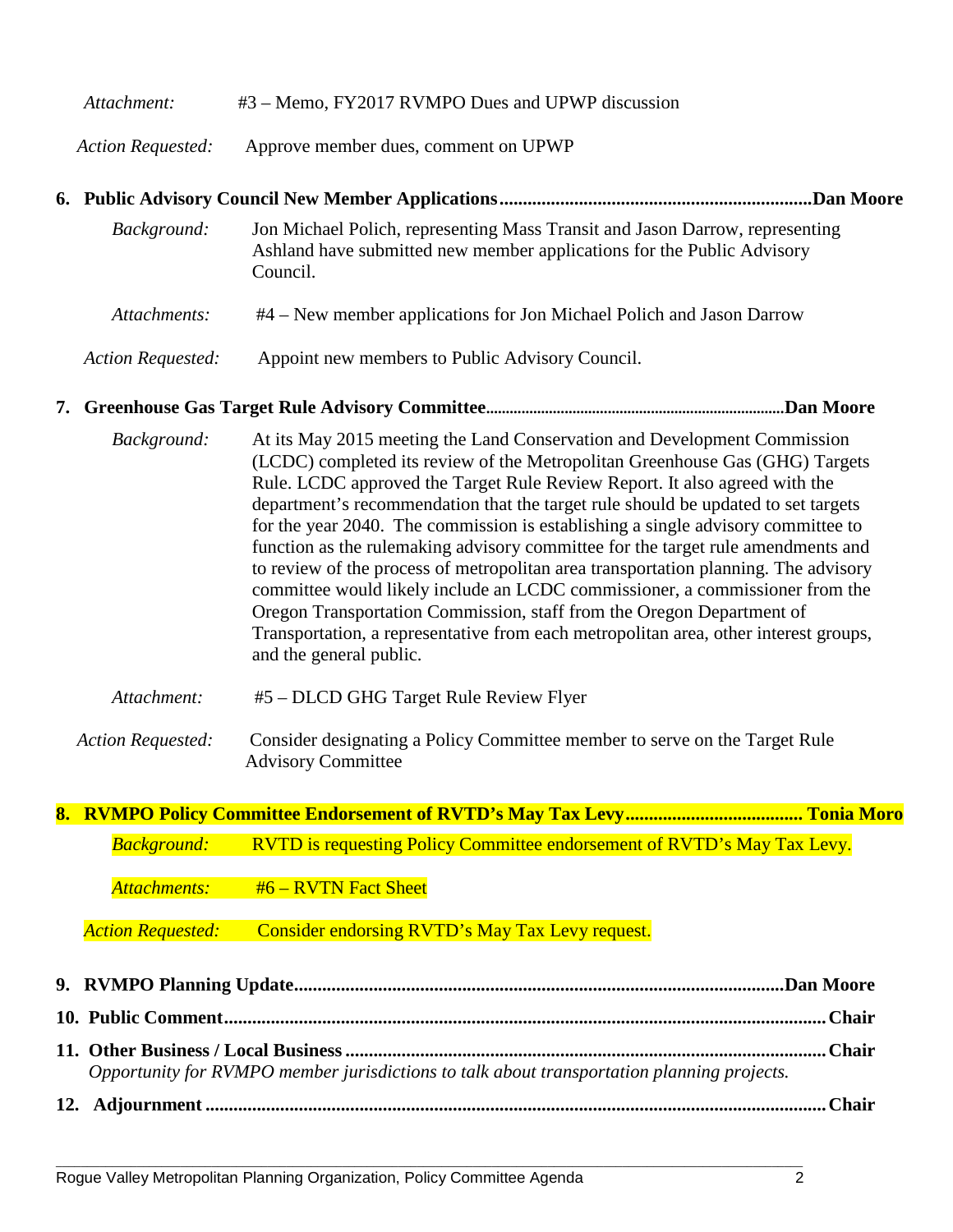The next MPO Policy Committee meeting is scheduled for Tuesday, April 26 at 2:00 p.m. in the Jefferson Conference Room, RVCOG, Central Point.

- The next MPO PAC meeting is scheduled for Tuesday, May 17 at 5:30 p.m. in the Jefferson Conference Room, RVCOG, Central Point.
- The next MPO TAC meeting is scheduled for Wednesday, April 13 at 1:30 p.m. in the Jefferson Conference Room, RVCOG, Central Point.

IN COMPLIANCE WITH THE AMERICANS WITH DISABILITIES ACT, IF YOU NEED SPECIAL ASSISTANCE TO PARTICIPATE IN THIS MEETING, PLEASE CONTACT SUE CASAVAN, 541-423-1360. REASONABLE ADVANCE NOTICE OF THE NEED FOR ACCOMMODATION PRIOR TO THE MEETING (48 HOURS ADVANCE NOTICE IS PREFERABLE) WILL ENABLE US TO MAKE REASONABLE ARRANGEMENTS TO ENSURE ACCESSIBILITY TO THIS MEETING.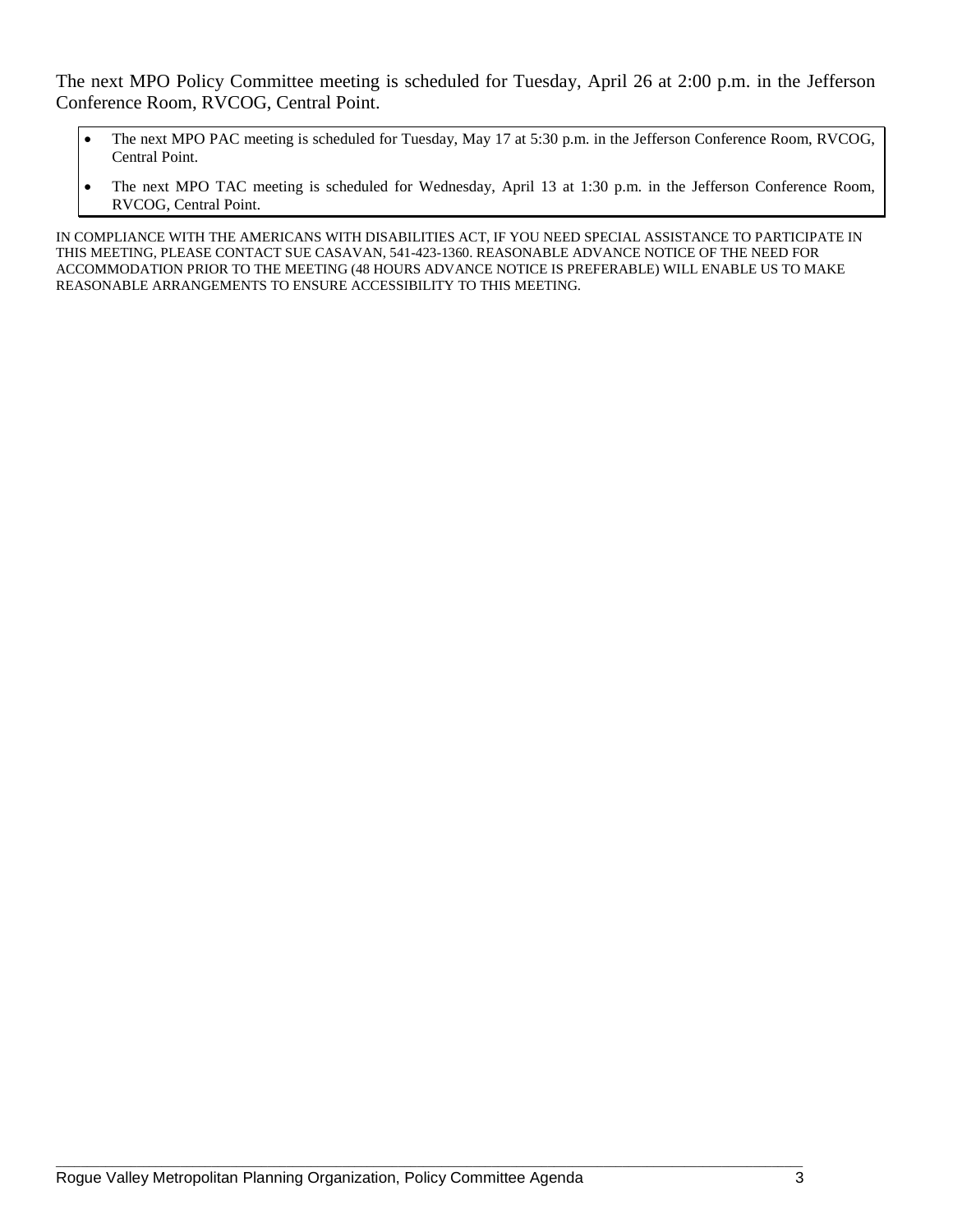

# **Vote YES for RVTD May 2016**

# **RVTD is good for our community**

#### **Access to Jobs, School & Health Care**

Transit improves access to education and provides opportunities to compete for higher wage jobs

#### **Enhanced Economic Growth**

Businesses and industries considering relocation to the region pass by the area due to lack of adequate public transit in southern Oregon

#### **Improved Air Quality**

Public transit reduces emissions and improves local air quality. 30% of greenhouse gas emissions in Oregon come from transportation.

#### **Less Traffic**

Alternatives to low-occupancy autos means less congestion on roads and reduced demand for parking

#### **Mobility for All**

Without public transit, older adults, low-income and people with disabilities would find it difficult to meet their basic everyday needs, such as shopping and healthcare

#### **Better Quality of Life**

Transit is a vital public service for those who need it every day, and who choose to use it when they can

# **Why is RVTD funding urgent now?**

**Local funding rates for RVTD have not increased in over thirty years**, despite the growing need for transit, and the rising cost of fuel, wages, health insurance, etc.

- In 2015, RVTD was **forced to cut Saturday and evening services** due to inadequate funding. RVTD also reduced frequency to its most heavily utilized Route 10, resulting in job elimination, **overcrowding** of passengers, and service reduction to Medford, Phoenix, Talent and Ashland.
- People trying to reach work, school, grocery stores and medical appointments have **lost transportation**. Citizens using transit to cut back on fuel use, gridlock and parking issues now have **very limited transit options**.
- RVTD has taken **numerous steps to use dollars efficiently** and secure funding by consolidating staff, using alternative fuels, replacing aged/inefficient equipment, upgrading facilities, obtaining numerous grants to maintain services, and continuing outreach to state and congressional legislators.
- RVTD has reached a crossroads where **critical funding gaps** are now on the horizon